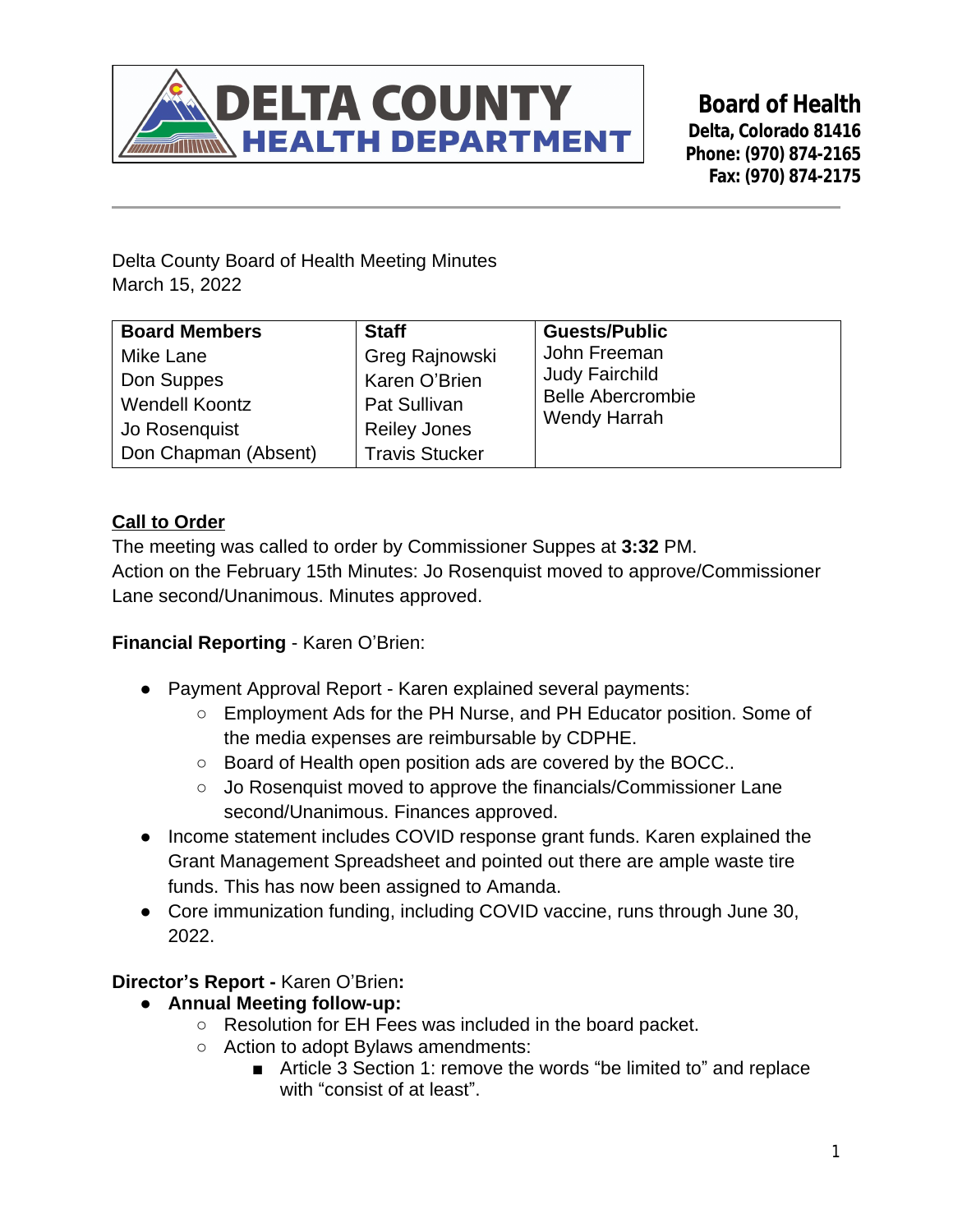- BoCC to appoint vacancy left by one of the three Commissioners serving on the Board of Health. This will now be in compliance with state statute 25-1-508(2)(b).
- Article 3 Section 4: remove the words "within 60 days".
- **○ Action:** Commissioner Lane will step down from the BOH to maintain a minority of governmental representatives on the BOH. The Chair and Vice Chair will be on the BOH and rotate annually.
- Motion by Jo Rosenquist to approve the changes to the Bylaws as noted to go into effect after this meeting; Lane Seconded, Unanimous.
	- Discussion regarding representation from each of the Districts. There was an initial discussion regarding looking for someone with an Environmental Health background.
- The amended Bylaws were included in the BOH Packet. Karen will email them separately to the BOH members.

## **Agency update** - Karen O'Brien:

- COVID update: cases declining, 24 cases in the last 2 weeks (2/28-3/13), 0 hospitalizations in the last few days, 4 deaths in last 4 weeks (2/16- 3/15), 3.33% positivity in Delta vs 3.54% in the State.
- Case based surveillance is changing to severity based with hospitalizations being the focus. Low/Med/High. Increases in hospitalizations will result in increases for the levels. Delta is low risk at this time according to these new CDC metrics.
- Public Health Order 20-38 amendment went into effect this morning. Masking requirements have been removed in Low; masking is necessary in medical settings in Med/High.
- Commissioner Lane asked about the identity of the dominant variant in China. Response: They are seeing an increase in the "DeltaCron" variant. CDPHE saw that Omicron passed through so quickly, it is estimated that people in the U.S. have a 90%+ immunity right now.
- Commissioner Koontz stated he was very concerned that the department's press release went out announcing the suspension of the COVID dashboard prior to notifying the Commissioners. Karen apologized and said that the department will email the Board of Health prior to the media on future press releases.
- The department's new employees are doing very well. A new nurse will start working tomorrow with our Maternal Child Health program, Child Fatality Prevention reviews and provide backup for immunizations and any surges in COVID cases.
- Immunization program working with the school district on Tdap clinics for 5th graders.
- Environmental Health will submit draft OWTS regulations to the board soon.
- Retail Food inspections are entering the "March Madness" phase where we are getting out on many priority inspections prior to spring. There is a new mobile unit checklist coming out to help those starting new units.
- Family Planning will have a required medical/clinic audit this spring.